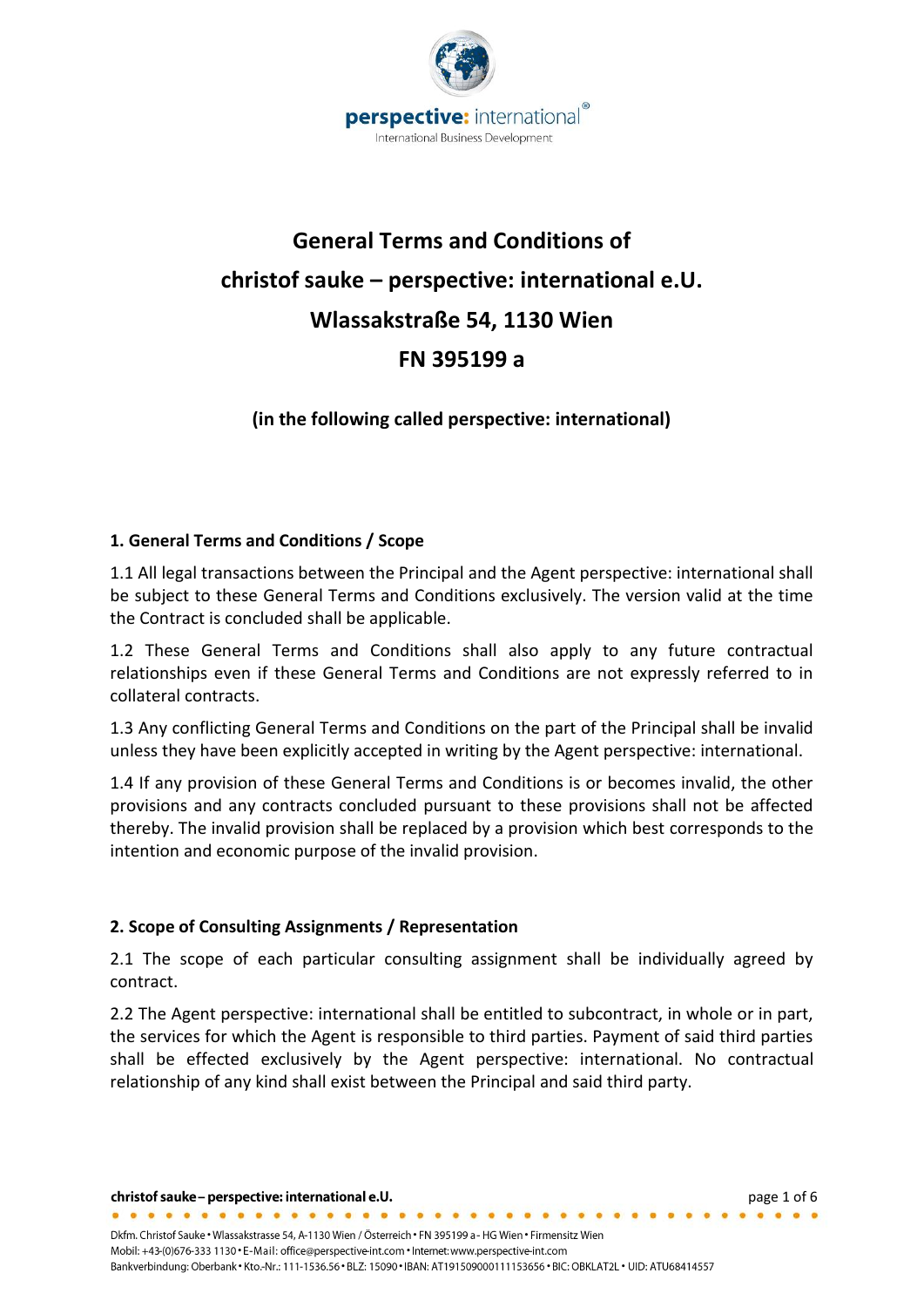

2.3 During the validity of this Contract and for a period of three years after termination thereof, the Principal shall agree not to enter into any kind of business transactions with persons or organisations the Agent perspective: international employs to perform the Agent's contractual duties. In particular, the Principal shall not employ said persons or organisations to render consulting services the same or similar to those offered by the Agent perspective: international.

# **3. Principal's Obligation to Provide Information / Declaration of Completeness**

3.1 The Principal shall ensure that during the performance of the consulting assignment, organisational conditions in the Principal's place of business allow the consulting process to proceed in a timely and undisturbed manner.

3.2 The Principal shall also inform the Agent perspective: international in detail about previously conducted and/or currently active consulting projects, including those in other areas of competency.

3.3 The Principal shall, in a timely manner and without special request on the part of the Agent, provide the Agent perspective: international with all documents necessary to fulfil and perform the consulting assignment and shall inform the Agent of all activities and conditions pertinent to the performance of the consulting assignment. This includes all documents, activities and conditions that become known or available during the performance of the consulting assignment.

3.4 The Principal shall ensure that all employees as well as any employee representation (works council) provided by law, if established, are informed of the Agent's consulting activities prior to the commencement of the assignment.

## **4. Maintenance of Independence**

christof sauke - perspective: international e.U. . . . . . . . . . . . . . . . . .

4.1 The contracting parties shall be committed to mutual loyalty.

4.2 The contracting parties shall be obligated to take all necessary measures to ensure that the independence of all persons working for the Agent perspective: international and/or of any third parties employed by the Agent is not jeopardized. This applies particularly to any employment offers made by the Principal or the acceptance of assignments on their own account.

page 2 of 6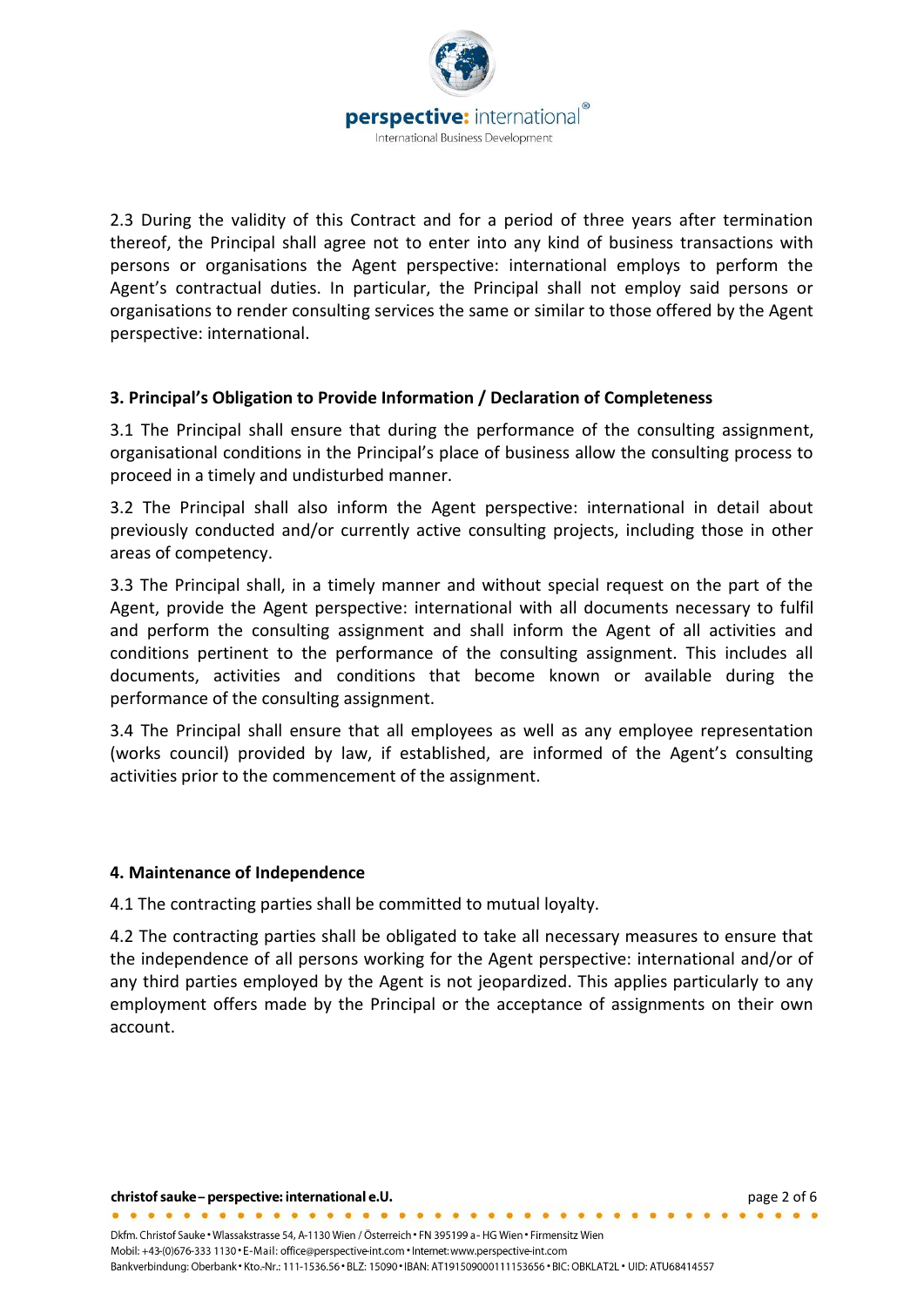

## **5. Reporting / Obligation to Report**

5.1 The Agent perspective: international shall be obligated to report to the Principal on the progress of services performed by persons working for the Agent and/or any third parties employed by the Agent.

5.2 The Agent perspective: international shall not be bound by directives while performing the agreed service and shall be free to act at the Agent's discretion and under the Agent's own responsibility. The Agent shall not be required to work in a particular place or to keep particular working hours.

# **6. Protection of Intellectual Property**

6.1 The Agent perspective: international shall retain all copyrights to any work done by the Agent and/or by persons working for the Agent and/or by third parties employed by the Agent (including but not limited to tenders, reports, analyses, expert opinions, organization charts, programmes, performance descriptions, drafts, calculations, drawings, data media, etc.). During the contract period and after termination thereof, the Principal may use these materials exclusively for the purposes described under the Contract. Therefore, the Principal shall not be entitled to copy or distribute these materials without the explicit consent of the Agent perspective: international.

6.2 Any violation of this provision by the Principal shall entitle the Agent perspective: international to prematurely terminate the Contract and to enforce other legal claims, in particular for restraint and/or damages.

# **7. Warranties**

7.1 The Agent perspective: international shall be entitled and obligated, regardless of fault, to correct any errors and/or inaccuracies in the Agent's work which have become known subsequently. The Agent shall immediately inform the Principal thereof.

7.2 This right of the Principal expires six months after completion of the respective service.

## **8. Liability / Damages**

8.1 The Agent perspective: international shall be liable to the Principal for damages - with the exception of personal injury – only to the extent that these are the result of serious fault (intention or gross negligence). Correspondingly, this also applies to damages resulting from third parties employed by the Agent.

page 3 of 6

#### christof sauke - perspective: international e.U.

. . . . . . . . . . . . . . . .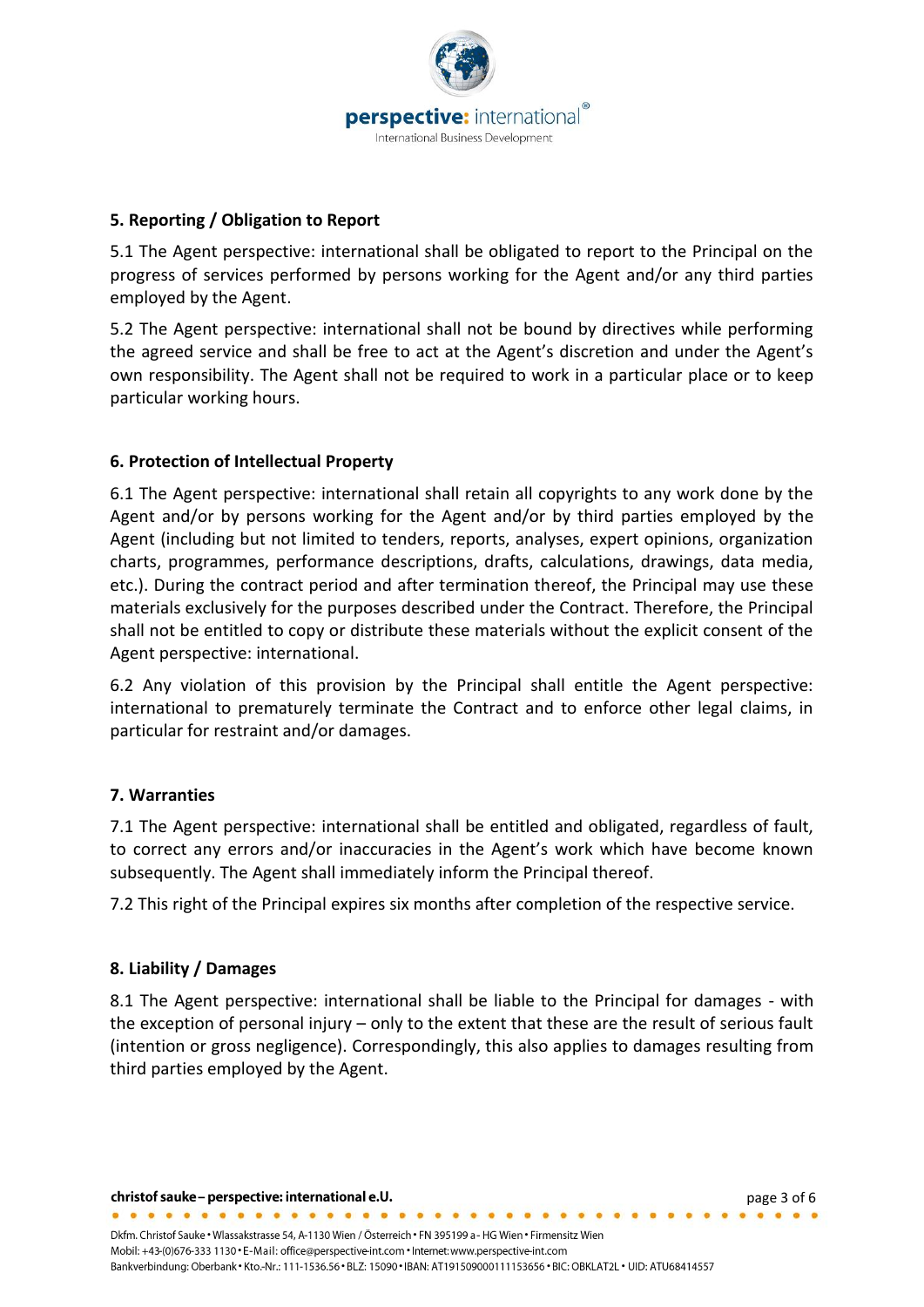

8.2 Any claim for damages on the part of the Principal may only be enforced by law within six months after those entitled to assert a claim have gained knowledge of the damage and the liable party, but not later than three years after the incident upon which the claim is based.

8.3 The Principal shall furnish evidence of the Agent's fault.

8.4 If the Agent perspective: international performs the required services with the help of third parties, any warranty claims and claims for damages which arise against the third party shall be passed on to the Principal. In this case, the Principal shall primarily refer to the third party.

# **9. Confidentiality / Data Protection**

9.1 The Agent perspective: international shall be obligated to maintain complete confidentiality concerning all business matters made known to the Agent in the course of services performed, especially trade and company secrets and any other information concerning type and/or scope of business and/or practical activities of the Principal.

9.2 Furthermore, the Agent perspective: international shall be obligated to maintain complete confidentiality towards third parties concerning the content of the work completed, as well as any information and conditions that contributed to the completion of the work, particularly concerning data on the Principal's clients.

9.3 The Agent perspective: international shall not be obligated to maintain confidentiality towards any person working for the Agent or representatives of the Agent. The Agent is required to obligate such persons to maintain complete confidentiality and shall be liable for any violation of confidentiality on their part in the same way as if the Agent had breached confidentiality.

9.4 The obligation to maintain confidentiality shall persist indefinitely even after termination of this Contract - with the exception of any duty to give evidence.

9.5 The Agent perspective: international shall be entitled to use any personal data entrusted to the Agent for the purposes of the services performed. The Agent perspective: international shall guarantee the Principal that all necessary measures will be taken, especially those regarding data protection laws, e.g. that declarations of consent are obtained from the persons involved.

## **10. Remuneration**

10.1 After completion of the services agreed upon, the Agent perspective: international shall receive remuneration agreed upon in advance between the Agent perspective: international and the Principal. The Agent perspective: international shall be entitled to render

page 4 of 6

#### christof sauke - perspective: international e.U. . . . . . . . . . . . . . . . . .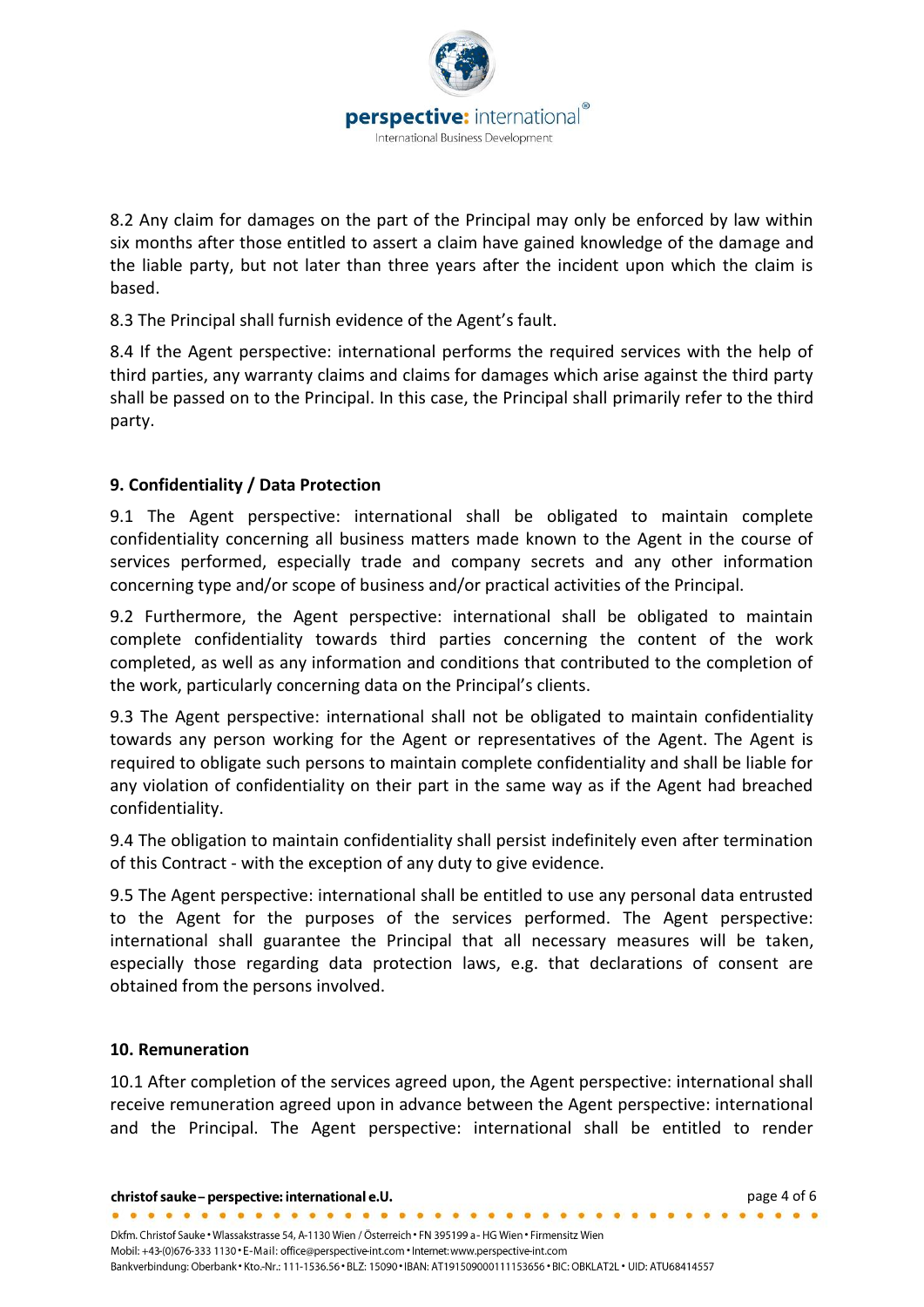

intermediate accounts and to demand payment on account as required by the progress of the work. Remuneration shall be due and payable immediately after rendering accounts by the Agent.

10.2 The Agent perspective: international shall render accounts which entitle to deduct input tax and contain all elements required by law.

10.3 Any cash expenditures, expenses, travel expenses, etc. shall be reimbursed to the Agent perspective: international by the Principal separately, upon submission of the appropriate receipts.

10.4 In the event that the work agreed upon is not completed due to reasons on the part of the Principal, or due to a premature termination of contract by the Agent perspective: international for cause, the Agent perspective: international shall be entitled to claim payment in full of the remuneration agreed upon in advance, less expenses not incurred. In the event that an hourly fee had been agreed upon, the Principal shall pay for the number of hours expected to be required for the entire contracted assignment, less expenses not incurred. Expenses not incurred shall be calculated as a lump sum consisting of 30% of the fee required for those services that the Agent did not perform by the date of termination of the agreement.

10.5 In the event that intermediate invoices are not paid, the Agent perspective: international shall be released from the Agent's commitment to provide further services. This shall not apply to any further claims resulting from default of payment.

## **11. Electronic Invoicing**

11.1 The Agent perspective: international shall be entitled to transmit invoices electronically. The Principal agrees explicitly to accept invoices transmitted electronically by the Agent perspective: international.

## **12. Duration of the Agreement**

12.1 This Contract terminates with the completion of the project.

12.2 Apart from this, this Contract may be terminated for good cause by either party at any time without notice. Grounds for premature termination include the following:

- one party breaches major provisions of the Contract
- one party is in delay with the payments after the beginning of insolvency proceedings

- legitimate concerns exist regarding the Principal's credit standing, even though insolvency proceedings have not been opened, the Principal fails to make an advance payment or to furnish suitable security at the Agent's (Management Consultant's) request and the Agent perspective: international didn't know about the Principal's bad financial situation when the contract was concluded.

 $\begin{array}{ccccccccccccccccc} \bullet & \bullet & \bullet & \bullet & \bullet & \bullet & \bullet \end{array}$ 

page 5 of 6

#### christof sauke - perspective: international e.U. . . . . . . . . . . . . . . . . .